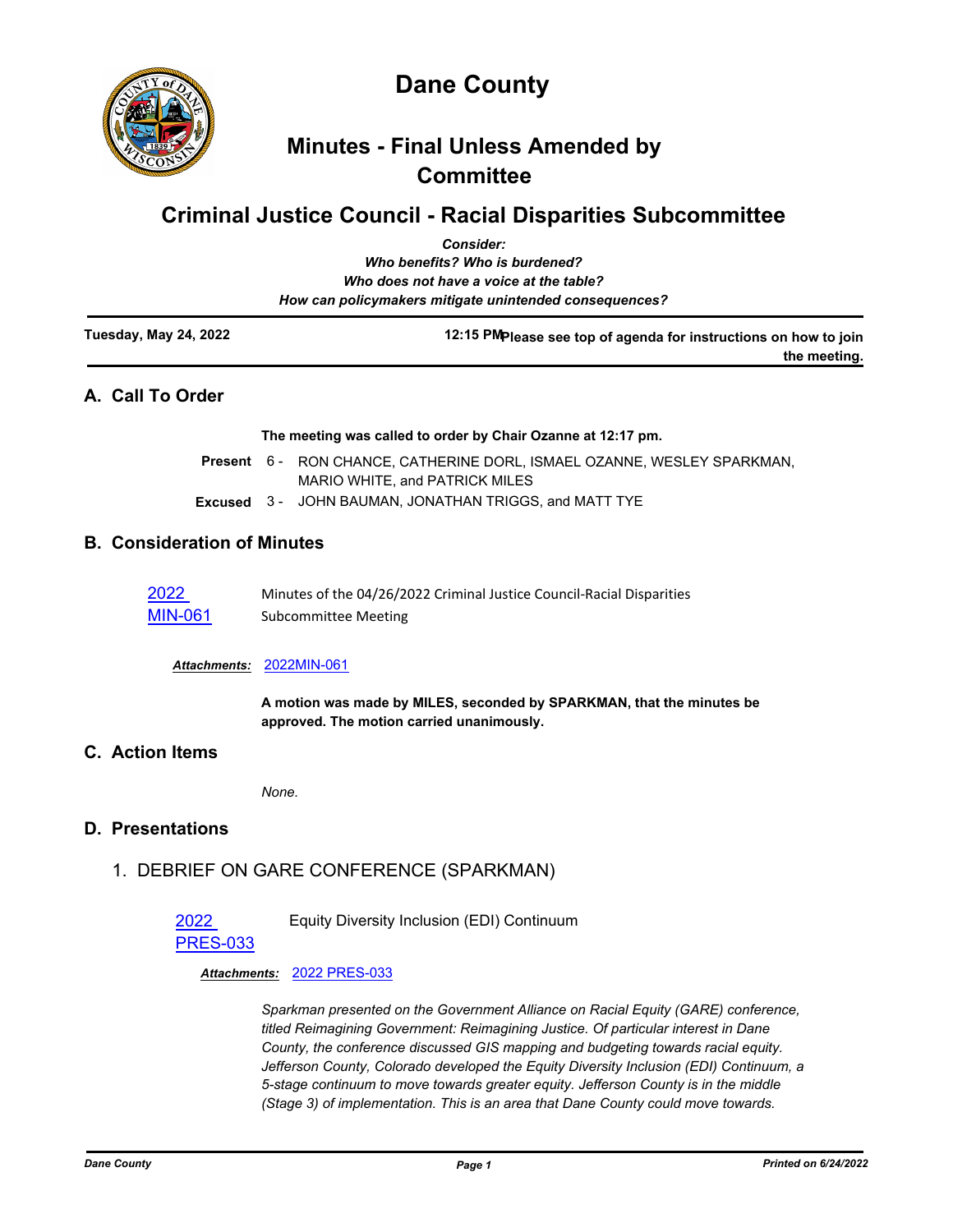# 2. DISCUSSION ON FY 2022 BUREAU OF JUSTICE ASSISTANCE COMMUNITY COURTS INITIATIVE (STAFF)

2022 2022 BJA Community Court Initiative

[PRES-035](http://dane.legistar.com/gateway.aspx?m=l&id=/matter.aspx?key=23049)

*Attachments:* [2022 PRES-035](http://dane.legistar.com/gateway.aspx?M=F&ID=f893b6df-6bd7-42ef-850f-ad53778a741b.pdf)

Center for Court Innovation: Principles of Community Justice

#### [PRES-021](http://dane.legistar.com/gateway.aspx?m=l&id=/matter.aspx?key=22917)

2022

#### *Attachments:* [2022PRES-021](http://dane.legistar.com/gateway.aspx?M=F&ID=47fc7b57-3892-47fe-b0bc-f55e8de9445b.pdf)

*Anadon presents details of the Bureau of Justice Assistance (BJA) Community Courts Initiative grant. Presentation examines history of initiatives towards racial equity in Dane County, beginning in 2009. Review of the needs assessment findings for the community justice center initiative. This grant could be a potential opportunity for the Community Justice Center Initiative. The application is due on June 21, 2022; if awarded, performance start time begins in October.* 

*Discussion ensues. Discussion regarding need for support and letters of recommendation from organizations and community members. Discussion of grant funding matching. Funding and capacity are biggest challenges for projects like this. In the future, will need support of full Criminal Justice Council. Need to determine target population for this initiative. Four-year grant, with 6-month planning process. Impact on CJC workplan, timeline, and expectation on other projects. Discussion of scope of in-kind match. Sparkman recommends developing specific metrics for evaluation.*

#### **E. Reports to Committee**

# 1. COMMUNITY RESTORATIVE COURT UPDATE (CRC STAFF)

*Presented by Stephanie Marino. Open house for new office on June 1st. The new CRC office is co-located with a lot of other services. Peacemaker training will be upcoming in new office.*

# 2. UPDATE ON SOCIAL WORKERS IN PUBLIC DEFENDER OFFICE (DORL)

*Interest in embedding social workers in public defenders' office. This is a state-wide initiative. However, this initiative currently stalled out in HR for Dane County. Public defenders are recruiting statewide for social workers with the intention of creating this embedded position in 6 offices.*

#### **F. Future Meeting Items and Dates**

*The next CJC-RD meeting will be held on Tuesday, June 28, 2022 at 12:15 pm.*

#### **G. Public Comment on Items not on the Agenda**

*None.*